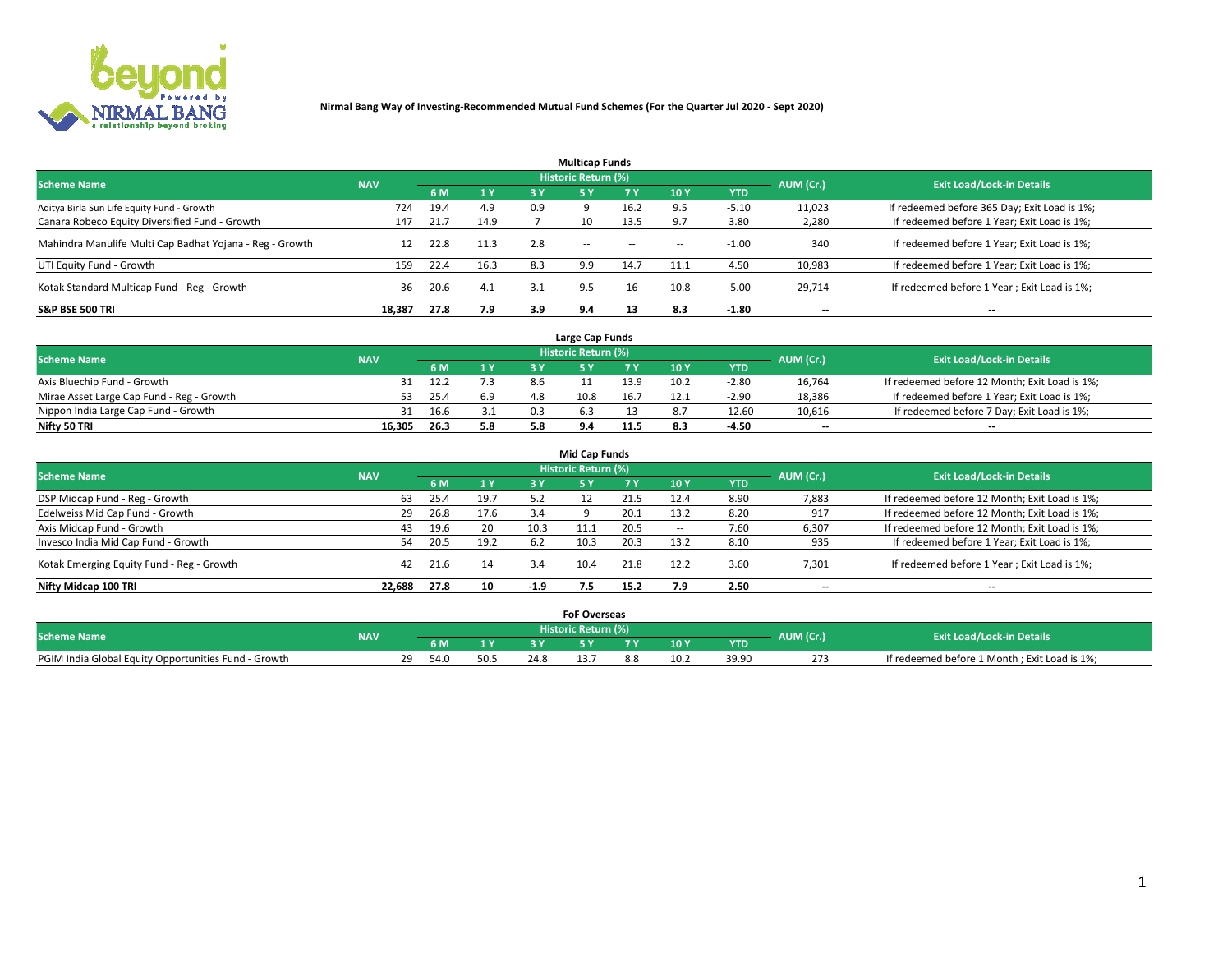

| Large & Midcap                                   |            |      |      |     |                     |      |       |         |                          |                                              |  |  |  |  |
|--------------------------------------------------|------------|------|------|-----|---------------------|------|-------|---------|--------------------------|----------------------------------------------|--|--|--|--|
| <b>Scheme Name</b>                               | <b>NAV</b> |      |      |     | Historic Return (%) |      |       |         | AUM (Cr.)                | <b>Exit Load/Lock-in Details</b>             |  |  |  |  |
|                                                  |            | 6 M  | 1 Y  | 3 Y |                     |      | '10 Y | YTD     |                          |                                              |  |  |  |  |
| Mirae Asset Emerging Bluechip Fund - Growth      | 59         | 28.5 | 14.4 | 6.8 |                     | 25.1 |       | 2.80    | 11,316                   | If redeemed before 1 Year; Exit Load is 1%;  |  |  |  |  |
| Canara Robeco Emerging Equities - Growth         | 102        | 23.0 | 16.8 |     | 11.9                | 23.9 | 15.5  | 5.50    | 5,878                    | If redeemed before 1 Year; Exit Load is 1%;  |  |  |  |  |
| Principal Emerging Bluechip Fund - Growth        | 112        | 22.2 | 14.9 | 2.4 | 10.9                | 20.7 | 12.5  | 3.30    | 2,091                    | If redeemed before 365 Day; Exit Load is 1%; |  |  |  |  |
| Invesco India Growth Opportunities Fund - Growth | 35.        | 19.8 |      | 4.8 | 95                  |      |       | $-2.80$ | 2,831                    | If redeemed before 1 Year; Exit Load is 1%;  |  |  |  |  |
| Sundaram Large and Mid Cap Fund - Reg - Growth   | 35         | 15.0 | 5.3  | 4.1 | 9.4                 |      | 8.8   | -6.30   | 1,249                    | If redeemed before 365 Day; Exit Load is 1%; |  |  |  |  |
| NIFTY Large Midcap 250 TRI                       | 7.489      | 27.8 | 10.7 | 3.5 |                     |      | 9.4   | 1.00    | $\overline{\phantom{a}}$ | $- -$                                        |  |  |  |  |

|                                                     |            |      |     |     | <b>Focused Funds</b>       |      |                          |            |                          |                                               |
|-----------------------------------------------------|------------|------|-----|-----|----------------------------|------|--------------------------|------------|--------------------------|-----------------------------------------------|
| <b>Scheme Name</b>                                  | <b>NAV</b> |      |     |     | <b>Historic Return (%)</b> |      |                          |            | AUM (Cr.)                | <b>Exit Load/Lock-in Details</b>              |
|                                                     |            | 6 M  | 1 Y |     |                            | 7 Y  | '10 Y                    | <b>YTD</b> |                          |                                               |
| Axis Focused 25 Fund - Growth                       | 30         | 13.0 | 9.2 |     |                            |      | $\overline{\phantom{a}}$ | $-3.00$    | 11,372                   | If redeemed before 12 Month; Exit Load is 1%; |
| ICICI Prudential Focused Equity Fund - Ret - Growth |            | 33.0 | 9.3 |     |                            |      |                          | 7.00       | 800                      | If redeemed before 1 Year; Exit Load is 1%;   |
| SBI Focused Equity Fund - Growth                    | 149        | 11.4 | 8.1 |     | 10.8                       | 17.3 |                          | $-3.10$    | 10,248                   | If redeemed before 1 Year; Exit Load is 1%;   |
| <b>S&amp;P BSE 500 TRI</b>                          | 18,387     | 27.8 | 7.9 | 3.9 |                            |      |                          | $-1.80$    | $\overline{\phantom{a}}$ | $\overline{\phantom{a}}$                      |

| <b>Small Cap Funds</b>       |            |      |      |                     |      |      |                 |            |           |                                             |  |  |  |
|------------------------------|------------|------|------|---------------------|------|------|-----------------|------------|-----------|---------------------------------------------|--|--|--|
| <b>Scheme Name</b>           | <b>NAV</b> |      |      | Historic Return (%) |      |      |                 |            | AUM (Cr.) | <b>Exit Load/Lock-in Details</b>            |  |  |  |
|                              |            | 6 M  |      |                     |      |      | 10 <sub>Y</sub> | <b>YTD</b> |           |                                             |  |  |  |
| HDFC Small Cap Fund - Growth | 39         | 27.5 |      | 0.9                 |      | 14.8 |                 | 2.00       | 8,645     | If redeemed before 1 Year; Exit Load is 1%; |  |  |  |
| SBI Small Cap Fund - Growth  | 61         | 30.1 | 22.1 |                     | 14.7 | 25.9 |                 | 14.10      | 5,039     | If redeemed before 1 Year; Exit Load is 1%; |  |  |  |
| Nifty Smallcap 100 TRI       | 7.494      | 37.º | 8.8  |                     |      | 12.9 | 4.6             | 4.60       | $- -$     | $- -$                                       |  |  |  |

| ELSS Schemes (Tax Saving u/s 80-C)           |            |      |      |                            |            |        |                          |            |                          |                                  |  |  |  |
|----------------------------------------------|------------|------|------|----------------------------|------------|--------|--------------------------|------------|--------------------------|----------------------------------|--|--|--|
| <b>Scheme Name</b>                           | <b>NAV</b> |      |      | <b>Historic Return (%)</b> |            |        |                          |            | AUM (Cr.)                | <b>Exit Load/Lock-in Details</b> |  |  |  |
|                                              |            | 6 M  | 1Y   | 3 Y                        | <b>5Y</b>  | 7 Y    | 10 Y                     | <b>YTD</b> |                          |                                  |  |  |  |
| Aditya Birla Sun Life Tax Relief 96 - Growth | 33         | 20.4 | 10.5 | 4.1                        |            | 16.7   | 10.1                     | 1.40       | 11,001                   | Nil                              |  |  |  |
| Axis Long Term Equity Fund - Growth          | 47         | 11.3 | 6.6  | 5.9                        | 9.3        | 18     | 14.1                     | $-4.30$    | 21,905                   | Nil                              |  |  |  |
| Canara Robeco Equity Tax Saver Fund - Growth | 73         | 25.1 | 18.2 | 8.7                        | 10.6       | 14.6   | 10.2                     | 6.80       | 1,122                    | Nil                              |  |  |  |
| Invesco India Tax Plan - Growth              | 54         | 21.6 | 12.3 |                            | 9.6        | 16.6   | 11.2                     | 1.00       | 1,113                    | Nil                              |  |  |  |
| Mirae Asset Tax Saver Fund - Reg - Growth    | 19         | 30.9 | 12.3 | 6.9                        | $\sim$ $-$ | $\sim$ | $\overline{\phantom{a}}$ | 1.40       | 4,181                    | Nil                              |  |  |  |
| S&P BSE 200 TRI                              | 5,924      | 27.2 | 7.4  |                            | 9.6        | 12.8   | 8.5                      | $-2.50$    | $\overline{\phantom{a}}$ | $- -$                            |  |  |  |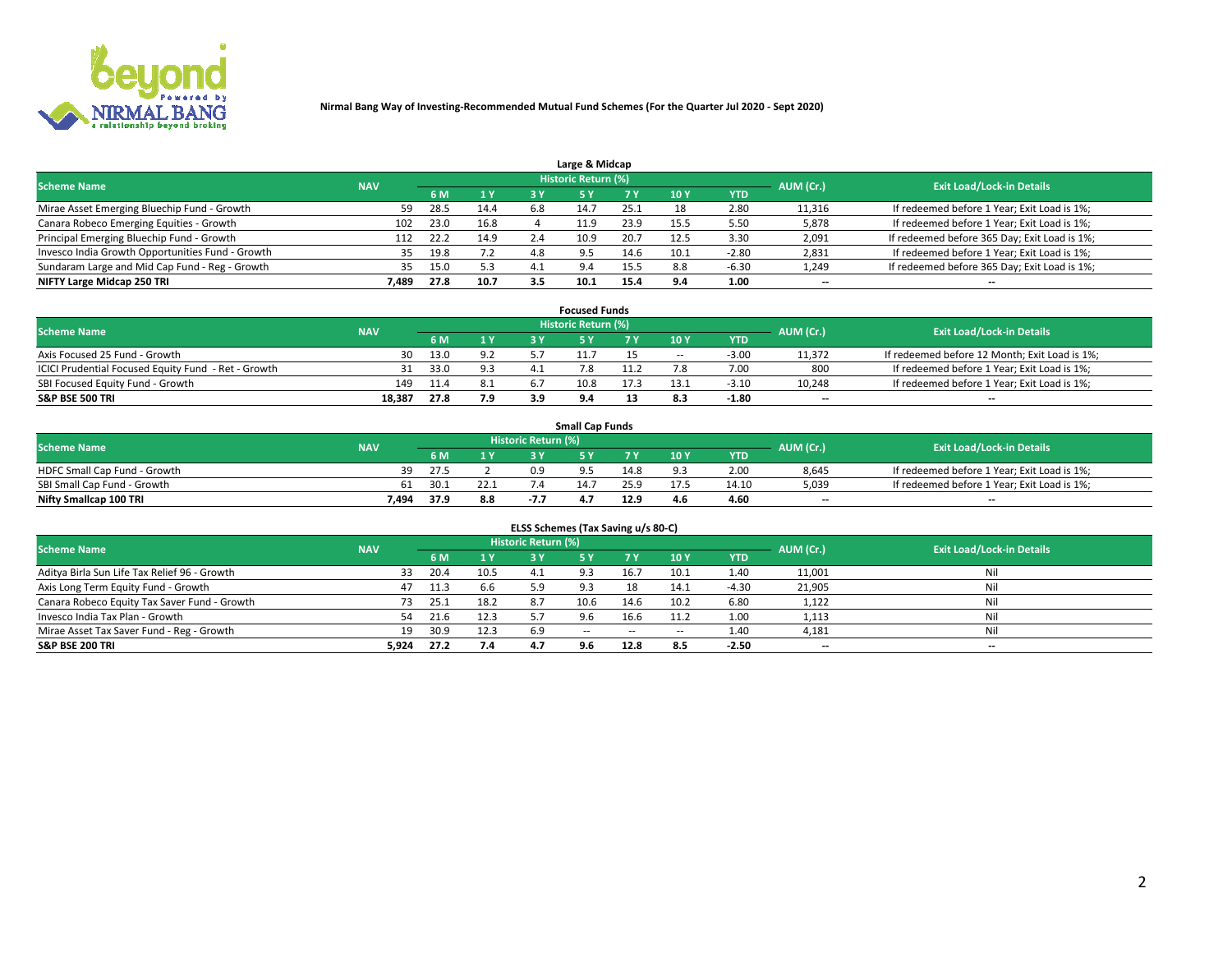

|                                                        |            |            |      |                            | <b>Solution Oriented</b> |      |                          |            |                          |                                                                     |
|--------------------------------------------------------|------------|------------|------|----------------------------|--------------------------|------|--------------------------|------------|--------------------------|---------------------------------------------------------------------|
| <b>Scheme Name</b>                                     | <b>NAV</b> |            |      | <b>Historic Return (%)</b> |                          |      |                          |            | AUM (Cr.)                | <b>Exit Load/Lock-in Details</b>                                    |
|                                                        |            | <b>6 M</b> | 1 Y  | 3 Y                        |                          |      | 10Y                      | <b>YTD</b> |                          |                                                                     |
|                                                        |            |            |      |                            |                          |      |                          |            |                          | If redeemed before 1 Year; Exit Load is 3%; If redeemed bet. 1 Year |
| <b>HDFC Childrens Gift Fund</b>                        | 128        | 20.7       | 8.7  | 5.2                        | 9.3                      | 14.3 | 12.1                     | 2.50       | 3.363                    | to 2 Year; Exit Load is 2%; If redeemed bet. 2 Year to 3 Year; Exit |
|                                                        |            |            |      |                            |                          |      |                          |            |                          | Load is 1%;                                                         |
| Tata Retirement Savings Fund - Moderate Plan - Reg     | 32         | 21.5       | 13   | 3.9                        | 10.2                     | 16.1 | --                       | 2.50       | 1,155                    | If redeemed before 61 Month; Exit Load is 1%;                       |
| Tata Retirement Savings Fund - Progressive Plan - Reg  | 31         | 23.6       | 12.4 | 3.6                        | 11.4                     | 15.9 | $\overline{\phantom{a}}$ | 0.70       | 793                      | If redeemed before 61 Month; Exit Load is 1%;                       |
| Tata Retirement Savings Fund - Reg - Conservative Plan | 22         | 10.2       | 10.3 | 5.2                        |                          | 9.9  | --                       | 5.80       | 144                      | If redeemed before 61 Month; Exit Load is 1%;                       |
| S&P BSE 200 TRI                                        | 5,924      | 27.2       | 7.4  | 4.7                        | 9.6                      | 12.8 | 8.5                      | $-2.50$    | $\overline{\phantom{a}}$ | $- -$                                                               |

|                                                    |            |      |                |                            | <b>Index Fund</b> |      |      |            |                          |                                               |
|----------------------------------------------------|------------|------|----------------|----------------------------|-------------------|------|------|------------|--------------------------|-----------------------------------------------|
| <b>Scheme Name</b>                                 | <b>NAV</b> |      |                | <b>Historic Return (%)</b> |                   |      |      |            | AUM (Cr.)                | <b>Exit Load/Lock-in Details</b>              |
|                                                    |            |      | $\sqrt{1}$ $V$ | 2 V                        |                   | 7 V  | 10 Y | <b>YTD</b> |                          |                                               |
| HDFC Index Fund-NIFTY 50 Plan                      | 105        | 25.4 | 4.8            |                            | 8.ŏ               |      |      | $-5.20$    | 1,858                    | If redeemed before 3 Day; Exit Load is 0.25%; |
| ICICI Prudential Nifty Next 50 Index Fund - Growth | 24         | 23.5 |                | $-1.6$                     |                   | 13.8 |      | $-3.10$    | 783                      | Nil                                           |
| UTI Nifty Index Fund - Growth                      | 76         | 25.9 |                |                            |                   |      |      | $-5.00$    | 2,718                    | Nil                                           |
| Nifty 50 TRI                                       | 16.305     | 26.3 | 5.8            |                            |                   | 11.5 |      | -4.50      | $\overline{\phantom{a}}$ | $- -$                                         |

|                                       |            |      |                                   |                            | <b>Contra/Value Fund</b> |      |     |            |                          |                                             |
|---------------------------------------|------------|------|-----------------------------------|----------------------------|--------------------------|------|-----|------------|--------------------------|---------------------------------------------|
| <b>Scheme Name</b>                    | <b>NAV</b> |      |                                   | <b>Historic Return (%)</b> |                          |      |     |            | AUM (Cr.)                | <b>Exit Load/Lock-in Details</b>            |
|                                       |            |      | $\boldsymbol{A}$ $\boldsymbol{V}$ |                            |                          | 7 V  | 10Y | <b>YTD</b> |                          |                                             |
| Invesco India Contra Fund - Growth    |            | 26.8 | 11.9                              |                            | 11.3                     | 19.2 |     | 3.00       | 5,019                    | If redeemed before 1 Year; Exit Load is 1%; |
| UTI Value Opportunities Fund - Growth | 63         | 22.1 | 8.3                               |                            | ה.ה                      | 10.7 |     | $-1.80$    | 4,406                    | If redeemed before 1 Year; Exit Load is 1%; |
| <b>S&amp;P BSE 500 TRI</b>            | 18.387     | 27.8 | 7.9                               | 3.9                        |                          |      |     | $-1.80$    | $\overline{\phantom{a}}$ | $- -$                                       |

|                                                                           |            |      |                |                            | Sector/Thematic |           |                          |            |           |                                               |
|---------------------------------------------------------------------------|------------|------|----------------|----------------------------|-----------------|-----------|--------------------------|------------|-----------|-----------------------------------------------|
| <b>Scheme Name</b>                                                        | <b>NAV</b> |      |                | <b>Historic Return (%)</b> |                 |           |                          |            | AUM (Cr.) | <b>Exit Load/Lock-in Details</b>              |
|                                                                           |            | 6 M  | 1 <sub>Y</sub> | 3 Y                        | <b>5Y</b>       | <b>7Y</b> | 10Y                      | <b>YTD</b> |           |                                               |
| Canara Robeco Consumer Trends Fund - Reg - Growth                         | 43         | 19.1 | 14.1           | 6.8                        |                 | 16.8      | 11.6                     | 1.80       | 398       | If redeemed before 1 Year; Exit Load is 1%;   |
| Mirae Asset Great Consumer Fund - Growth                                  | 36         | 20.7 | 8.9            | 6.1                        | 11.8            |           | $\overline{\phantom{a}}$ | $-2.10$    | 1,013     | If redeemed before 1 Year; Exit Load is 1%;   |
| <b>ICICI Prudential Technology Fund - Growth</b>                          | 79         | 70.9 | 30.5           | 24.9                       | 13.6            | 18.7      | 16.2                     | 35.70      | 545       | If redeemed before 15 Day; Exit Load is 1%;   |
| Nippon India Pharma Fund - Growth                                         | 222        | 56.4 | 54.8           | 19.9                       | 8.5             | 17.7      | 15.4                     | 46.00      | 3,653     | If redeemed before 1 Month; Exit Load is 1%;  |
| BNP Paribas India Consumption Fund - Reg - Growth                         | 13         | 16.4 | 16.4           | --                         |                 |           | -                        | 3.00       | 558       | If redeemed before 12 Month; Exit Load is 1%; |
| ICICI Prudential Banking and Financial Services Fund - Retail -<br>Growth | 52         | 1.3  | $-15.6$        | $-5.3$                     | 7.9             | 15.3      | 10.1                     | $-25.90$   | 2,836     | If redeemed before 15 Day; Exit Load is 1%;   |
| <b>S&amp;P BSE 500 TRI</b>                                                | 18.387     | 27.8 | 7.9            | 3.9                        | 9.4             | 13        | 8.3                      | $-1.80$    |           | --                                            |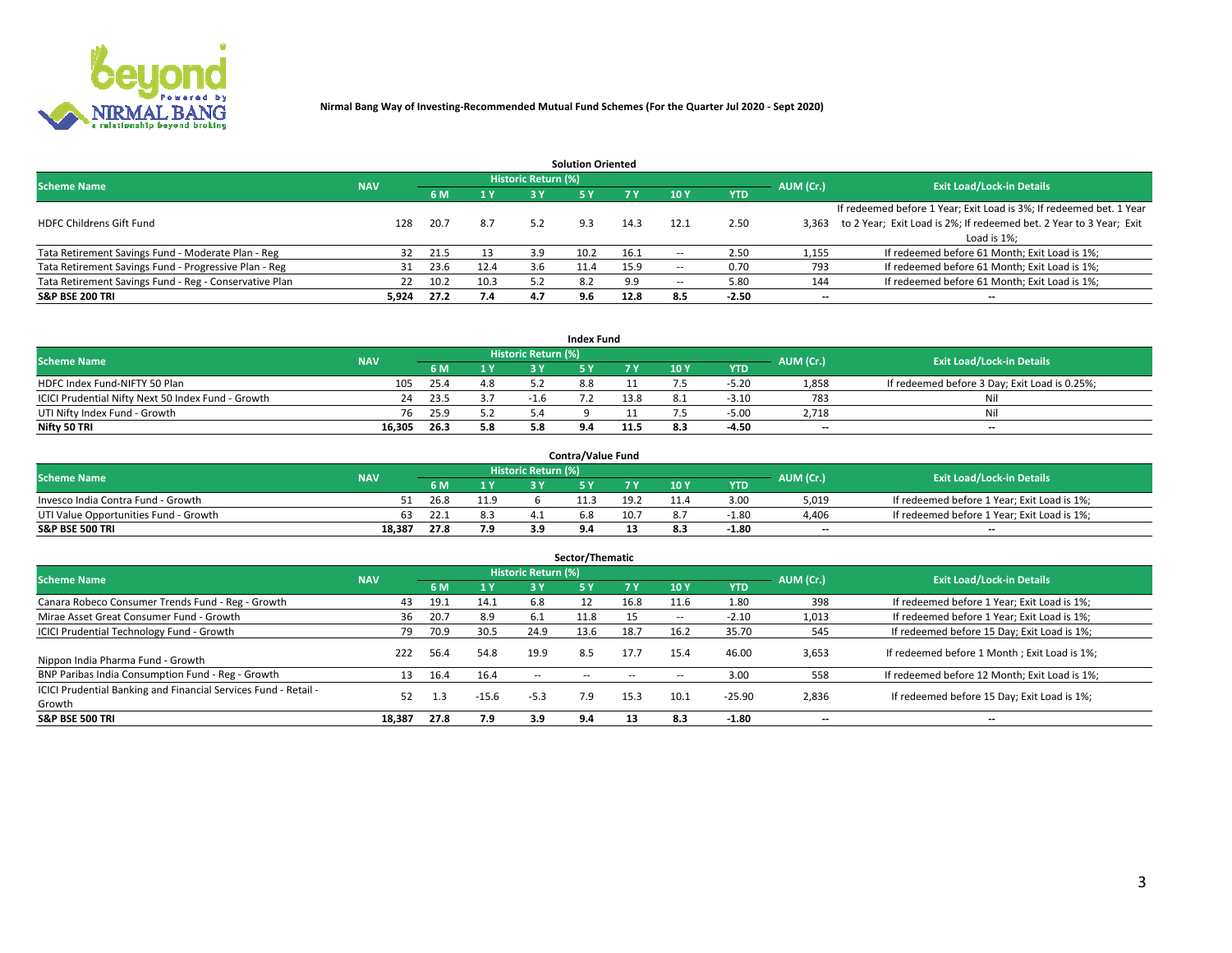

| <b>Dynamic Asset Allocation Funds</b>                   |            |      |                         |                     |  |        |        |            |                          |                                                 |  |  |  |  |
|---------------------------------------------------------|------------|------|-------------------------|---------------------|--|--------|--------|------------|--------------------------|-------------------------------------------------|--|--|--|--|
| <b>Scheme Name</b>                                      | <b>NAV</b> |      |                         | Historic Return (%) |  |        |        |            | AUM (Cr.)                | <b>Exit Load/Lock-in Details</b>                |  |  |  |  |
|                                                         |            |      | $\mathbf{A} \mathbf{V}$ | 2 V                 |  | 7 Y    | 10 Y   | <b>YTD</b> |                          |                                                 |  |  |  |  |
| ICICI Prudential Balanced Advantage Fund - Reg - Growth | 38         | 19.2 | 8.4                     |                     |  | 12.1   | 10.7   | 0.80       | 26,638                   | If redeemed before 1 Year; Exit Load is 1%;     |  |  |  |  |
| Invesco India Dynamic Equity Fund - Growth              | 30         | 12.3 | 4.1                     | 1.3                 |  |        |        | $-2.10$    | 744                      | If redeemed before 3 Month; Exit Load is 0.25%; |  |  |  |  |
| Nippon India Balanced Advantage Fund - Growth           | 95         | 12.0 | 5.8                     |                     |  | 12.2   |        | 0.50       | 2,905                    | If redeemed before 12 Month; Exit Load is 1%;   |  |  |  |  |
| SBI Dynamic Asset Allocation Fund - Reg - Growth        | 14         | 14.7 | 3.4                     |                     |  | $\sim$ | $\sim$ | $-2.10$    | 594                      | If redeemed before 12 Month; Exit Load is 1%;   |  |  |  |  |
| NIFTY 50 Hybrid Composite Debt 65:35 Index              | 10.742     | 14.7 | 8.9                     |                     |  | 11.2   | 8.8    | 1.70       | $\overline{\phantom{a}}$ | $- -$                                           |  |  |  |  |

| <b>Hybrid Aggressive</b>                        |            |      |                         |                            |      |            |            |            |           |                                               |  |  |  |  |
|-------------------------------------------------|------------|------|-------------------------|----------------------------|------|------------|------------|------------|-----------|-----------------------------------------------|--|--|--|--|
| <b>Scheme Name</b>                              | <b>NAV</b> |      |                         | <b>Historic Return (%)</b> |      |            |            |            | AUM (Cr.) | <b>Exit Load/Lock-in Details</b>              |  |  |  |  |
|                                                 |            |      | $\mathbf{A} \mathbf{v}$ | 3 Y                        |      |            | <b>10Y</b> | <b>YTD</b> |           |                                               |  |  |  |  |
| Canara Robeco Equity Hybrid Fund - Growth       | 176        | 16.9 | 13.8                    | 6.8                        |      | 14.7       | 10.7       | 4.70       | 3,351     | If redeemed before 1 Year; Exit Load is 1%;   |  |  |  |  |
| SBI Equity Hybrid Fund - Growth                 | 142        | 11.0 | 5.4                     |                            | 8.6  | 14.3       | 10.3       | $-2.70$    | 31,993    | If redeemed before 12 Month; Exit Load is 1%; |  |  |  |  |
| Mirae Asset Hybrid - Equity Fund - Reg - Growth | 16         | 20.5 | 7.8                     |                            | 10.1 | $\sim$ $-$ | $\sim$     | $-0.60$    | 3,749     | If redeemed before 1 Year; Exit Load is 1%;   |  |  |  |  |
| ICICI Prudential Equity & Debt Fund - Growth    | 130        | 16.1 | 0.0                     |                            |      | 12.9       | 10.9       | $-7.20$    | 17,535    | If redeemed before 1 Year; Exit Load is 1%;   |  |  |  |  |
| NIFTY 50 Hybrid Composite Debt 65:35 Index      | 10.742     | 14.7 | 8.9                     |                            |      |            | 8.8        | 1.70       | --        | $- -$                                         |  |  |  |  |

| <b>Arbitrage Fund</b>                      |            |    |       |        |                            |            |      |          |                   |           |                                                 |  |  |  |
|--------------------------------------------|------------|----|-------|--------|----------------------------|------------|------|----------|-------------------|-----------|-------------------------------------------------|--|--|--|
| <b>Scheme Name</b>                         | <b>NAV</b> |    |       |        | <b>Historic Return (%)</b> |            |      |          |                   | AUM (Cr.) | <b>Exit Load/Lock-in Details</b>                |  |  |  |
|                                            |            |    | 1 M   | 3 M    |                            |            |      |          | <b>YTD</b>        |           |                                                 |  |  |  |
| IDFC Arbitrage Fund - Reg - Growth         |            |    |       | 5.6    | 3.9                        | $\sim$ $-$ | Aug- | $\sim$   | Aug-2020          | 7,341     | If redeemed before 1 Month; Exit Load is 0.25%; |  |  |  |
| Kotak Equity Arbitrage Fund - Reg - Growth |            | 29 | 5.6   | 5.8    |                            | $\sim$ $-$ | Aug- | $\sim$   | Aug-2020          | 15,000    | If redeemed before 30 Day; Exit Load is 0.25%;  |  |  |  |
| Tata Arbitrage Fund - Reg - Growth         |            |    | $- -$ | $\sim$ |                            | 0.93922    | Aug- | 0.915761 | Aug-2020          | 2,050     | If redeemed before 30 Day; Exit Load is 0.25%;  |  |  |  |
| Nippon India Arbitrage Fund - Growth       |            | 20 |       | 5.9    |                            | 0.36444    |      |          | 0.340025 Aug-2020 | 7,384     | If redeemed before 1 Month; Exit Load is 0.25%; |  |  |  |

| <b>Overnight Fund</b>                               |            |     |     |                     |            |           |            |                 |           |                                  |  |  |  |  |
|-----------------------------------------------------|------------|-----|-----|---------------------|------------|-----------|------------|-----------------|-----------|----------------------------------|--|--|--|--|
| <b>Scheme Name</b>                                  | <b>NAV</b> |     |     | Historic Return (%) |            |           | <b>YTM</b> | Avg             | AUM (Cr.) | <b>Exit Load/Lock-in Details</b> |  |  |  |  |
|                                                     |            | 1W  | 2W  | 1 M                 | 3 M        | <b>1Y</b> |            | <b>Maturity</b> |           |                                  |  |  |  |  |
| Aditya Birla Sun Life Overnight Fund - Reg - Growth | 1,092      | 2.8 | 3.8 | $\sim$ $-$          | $\sim$ $-$ | 0.0027    | 3.05       | 3.00            | 7,592     | Nil                              |  |  |  |  |
| HDFC Overnight Fund - Growth                        | 2,993      | 2.8 | 3.8 | 49                  |            | 0.0027    | 3.01769    | 3.00            | 11,845    | Nil                              |  |  |  |  |
| ICICI Prudential Overnight Fund - Reg - Growth      | 109        | 2.8 | 3.8 | $\sim$ $-$          | --         | $- -$     | 3.26       | 3.00            | 8,246     | Nil                              |  |  |  |  |
| Nippon India Overnight Fund - Reg - Growth          | 109        | 2.9 | 3.9 | $\sim$ $-$          | $- -$      | 0.0027    | 3.0268     | 3.00            | 3,980     | Nil                              |  |  |  |  |
| Kotak Overnight Fund - Reg - Growth                 | 1.079      | 2.8 | 3.9 | $\sim$ $\sim$       |            |           | 3.03       | 3.10            | 5,169     | Nil                              |  |  |  |  |
| <b>CRISIL Liquid Fund Index</b>                     | $- -$      | 4.7 | 5.2 | $- -$               |            |           | --         | 3.50            | $-$       | $- -$                            |  |  |  |  |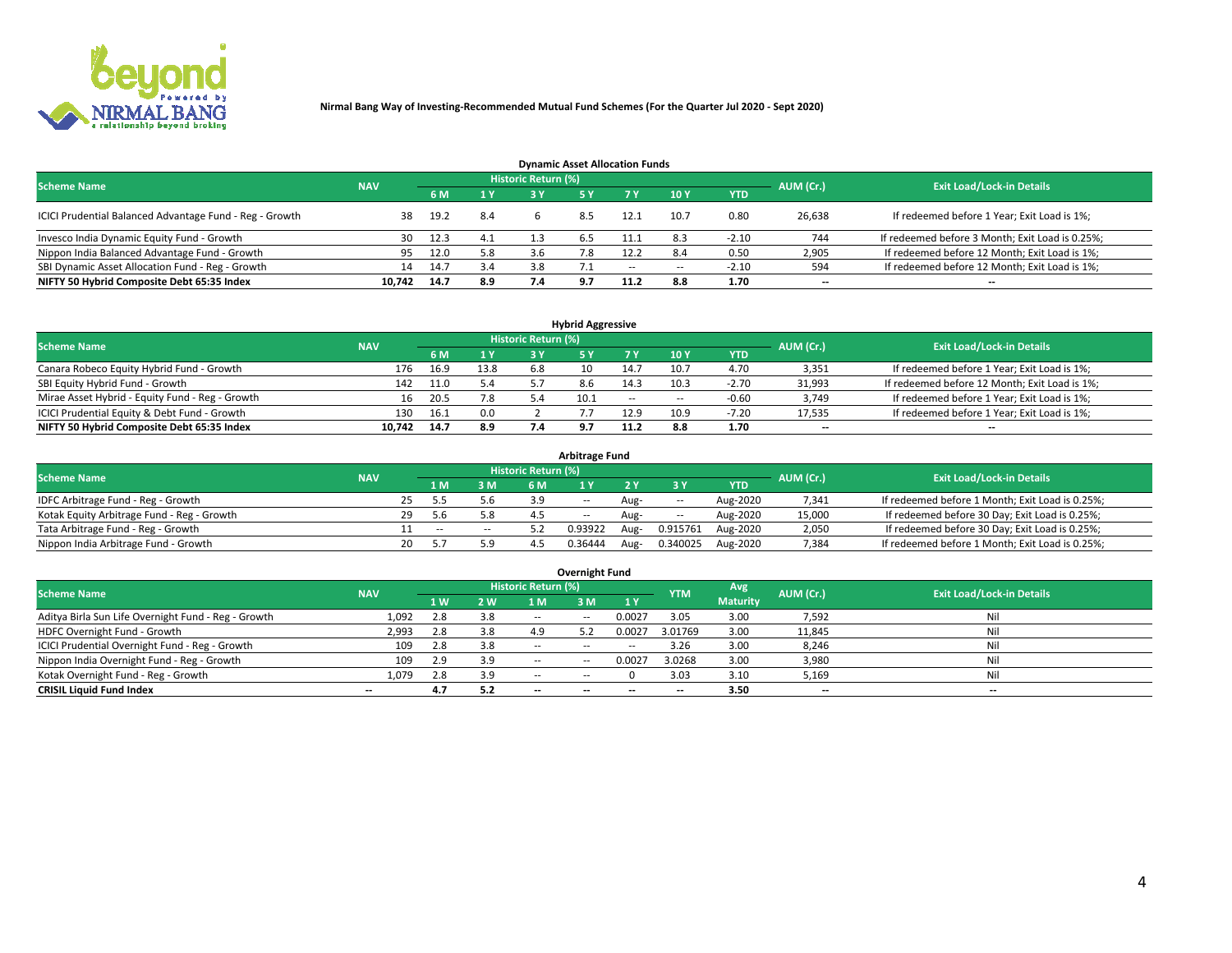

| <b>Liquid Funds</b>                              |            |     |     |                     |                          |        |            |                 |                          |                                  |  |  |  |  |
|--------------------------------------------------|------------|-----|-----|---------------------|--------------------------|--------|------------|-----------------|--------------------------|----------------------------------|--|--|--|--|
| <b>Scheme Name</b>                               | <b>NAV</b> |     |     | Historic Return (%) |                          |        | <b>YTM</b> | <b>Avg</b>      | AUM (Cr.)                | <b>Exit Load/Lock-in Details</b> |  |  |  |  |
|                                                  |            | 1W  | 2 W | 1 M                 | l M'                     | 1Y     |            | <b>Maturity</b> |                          |                                  |  |  |  |  |
| Aditya Birla Sun Life Liquid Fund - Reg - Growth | 324        | 4.5 |     |                     |                          | 0.12   |            | 2.70            | 39,810                   | *Ref Footnote                    |  |  |  |  |
| ICICI Prudential Liquid Fund - Reg - Growth      | 298        | 4.5 | 4.9 |                     | 6.4                      | 0.113  | 3.36       | 2.70            | 54,052                   | *Ref Footnote                    |  |  |  |  |
| Kotak Liquid Fund - Reg - Growth                 | 4,073      | 4.2 | 4.8 | 5.9                 | 6.3                      | 0.1    | 3.32       | 2.70            | 31,752                   | *Ref Footnote                    |  |  |  |  |
| Nippon India Liquid Fund - Growth                | 4,915      | 4.4 | 4.9 |                     | 6.5                      | 0.1176 | 3.31412    | 2.70            | 26,900                   | *Ref Footnote                    |  |  |  |  |
| Mahindra Manulife Liquid Fund - Reg - Growth     | 1.307      | 4.4 |     | 6.2                 |                          | 0.0933 |            | 3.00            | 2,138                    | *Ref Footnote                    |  |  |  |  |
| <b>CRISIL Liquid Fund Index</b>                  | $- -$      | 4.7 | 5.2 | $-$                 | $\overline{\phantom{a}}$ | $- -$  | $- -$      | 3.50            | $\overline{\phantom{a}}$ | $- -$                            |  |  |  |  |

| <b>Ultra Short Fund</b>                      |            |               |       |                            |         |       |                          |                 |                          |                                  |  |  |  |  |
|----------------------------------------------|------------|---------------|-------|----------------------------|---------|-------|--------------------------|-----------------|--------------------------|----------------------------------|--|--|--|--|
| <b>Scheme Name</b>                           | <b>NAV</b> |               |       | <b>Historic Return (%)</b> |         |       | <b>YTM</b>               | Avg             | AUM (Cr.)                | <b>Exit Load/Lock-in Details</b> |  |  |  |  |
|                                              |            | 1 M/          | 3M    | 6 M                        |         |       |                          | <b>Maturity</b> |                          |                                  |  |  |  |  |
| HDFC Ultra Short Term Fund - Reg - Growth    |            | $\sim$ $\sim$ | $- -$ |                            | 0.51312 | 0.35  | 4.37958                  | 3.10            | 11.891                   | Ni                               |  |  |  |  |
| L&T Ultra Short Term Fund - Growth           | 34         |               |       |                            | $- -$   | $-$   |                          | 2.10            | 2.045                    | Ni                               |  |  |  |  |
| <b>NIFTY Ultra Short Duration Debt Index</b> | 4,171      | 7.4           | 7.4   | <b>D.L</b>                 | $-$     | $- -$ | $\overline{\phantom{a}}$ | 2.90            | $\overline{\phantom{a}}$ | $\overline{\phantom{a}}$         |  |  |  |  |

| <b>Money Market Fund</b>                                |            |       |     |                     |         |        |                          |                 |                          |                                  |  |  |  |  |
|---------------------------------------------------------|------------|-------|-----|---------------------|---------|--------|--------------------------|-----------------|--------------------------|----------------------------------|--|--|--|--|
| <b>Scheme Name</b>                                      | <b>NAV</b> |       |     | Historic Return (%) |         |        | <b>YTM</b>               | Avg             | AUM (Cr.)                | <b>Exit Load/Lock-in Details</b> |  |  |  |  |
|                                                         |            | 1 M   | 3 M | 6 M                 |         | 3 Y    |                          | <b>Maturity</b> |                          |                                  |  |  |  |  |
| Aditya Birla Sun Life Money Manager Fund - Reg - Growth | 279        | -8.0  | 7.8 | 7.5                 | 0.45    | 0.45   | 3.98                     | 3.50            | 9,969                    | Nil                              |  |  |  |  |
| HDFC Money Market Fund - Growth                         | 4,328      | 7.9   | 7.6 |                     | 0.43257 | 0.4    | 3.87772                  | 3.30            | 10,759                   | Nil                              |  |  |  |  |
| Tata Money Market Fund - Reg - Growth                   | 3,560      |       | 4.9 |                     | 0.46048 | 0.4595 | 4.08                     | 3.30            | 564                      | Nil                              |  |  |  |  |
| <b>CRISIL Liquid Fund Index</b>                         | $- -$      | $- -$ | $-$ | 4.9                 | $- -$   | $- -$  | $\overline{\phantom{a}}$ | 3.50            | $\overline{\phantom{a}}$ | $- -$                            |  |  |  |  |

|                                       |            |      |     |                     | <b>Short Term Fund</b> |       |      |                 |           |                                  |
|---------------------------------------|------------|------|-----|---------------------|------------------------|-------|------|-----------------|-----------|----------------------------------|
| <b>Scheme Name</b>                    | <b>NAV</b> |      |     | Historic Return (%) |                        |       |      | Avg<br>YTM      | AUM (Cr.) | <b>Exit Load/Lock-in Details</b> |
|                                       |            | 1 M. | 3 M | 6 M                 | ı v                    | 2 V   |      | <b>Maturity</b> |           |                                  |
| HDFC Short Term Debt Fund - Growth    | 24         | 10.3 | 8.6 |                     | د                      | 2.75  | 6.26 | 1.40            | 13,154    | N                                |
| Nippon India Short Term Fund - Growth | 40         |      | د./ |                     | 2.66884                | 2.066 | 5.63 | $-1.00$         | 7.619     | M                                |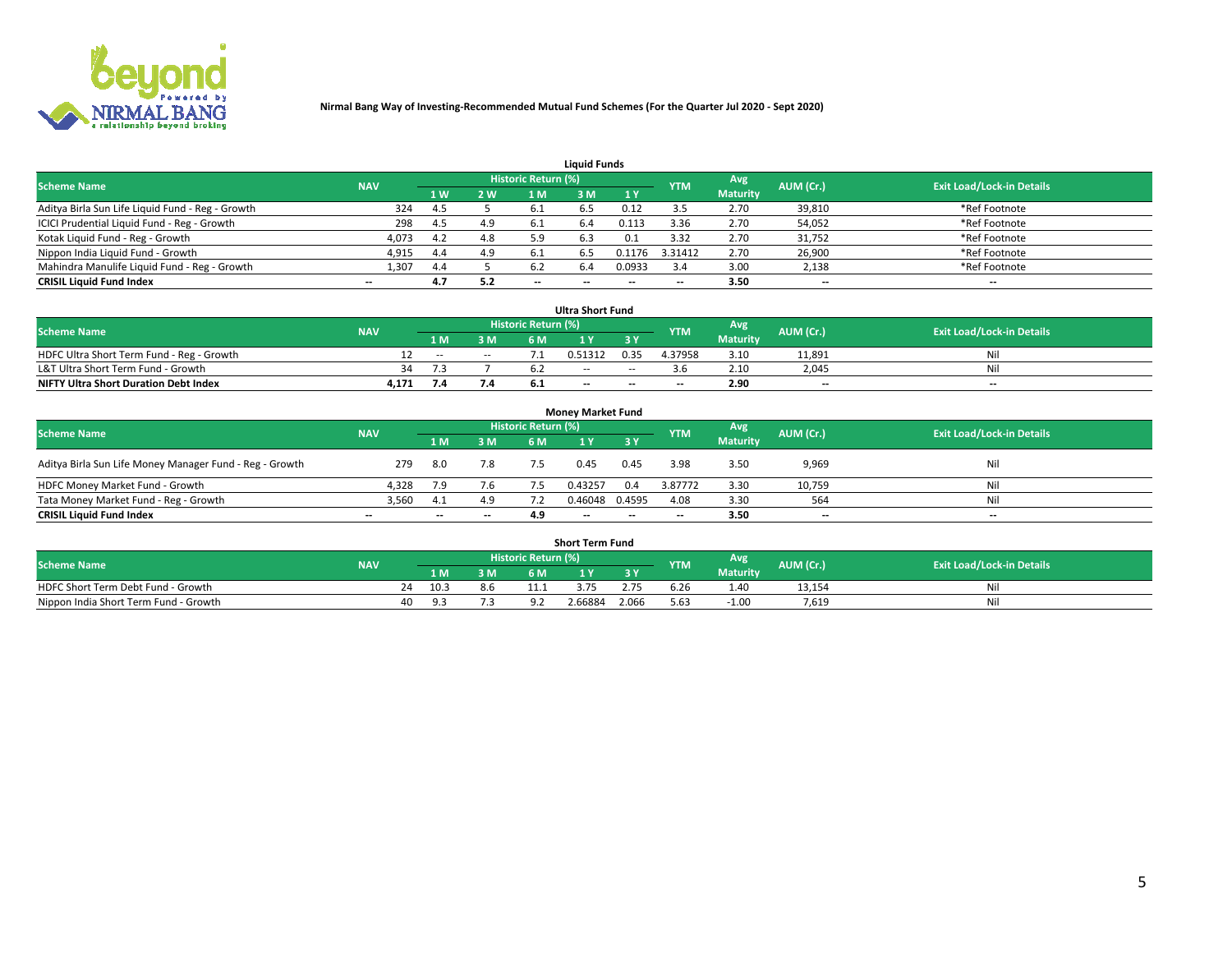

| <b>Low Duration Fund</b>                  |            |      |     |                     |         |        |            |                 |           |                                  |  |  |  |  |
|-------------------------------------------|------------|------|-----|---------------------|---------|--------|------------|-----------------|-----------|----------------------------------|--|--|--|--|
| <b>Scheme Name</b>                        | <b>NAV</b> |      |     | Historic Return (%) |         |        | <b>YTM</b> | Avg             | AUM (Cr.) | <b>Exit Load/Lock-in Details</b> |  |  |  |  |
|                                           |            | LM.  | 3 M | 6 M                 |         | 3 Y.   |            | <b>Maturity</b> |           |                                  |  |  |  |  |
| Axis Treasury Advantage Fund - Growth     | ?.344      |      | 7.8 | 7 Q                 | 0.8274  | 0.7507 | 4.16       | 1.60            | 7.439     | Nil                              |  |  |  |  |
| Canara Robeco Savings Fund - Reg - Growth |            |      |     |                     | 0.99    | 0.87   | 4.04       | 1.50            | 1,228     | Nil                              |  |  |  |  |
| IDFC Low Duration Fund - Reg - Growth     | 30         | -8.2 |     |                     | 0.83288 | 0.7562 | 3.92       | 1.50            | 6,140     | Nil                              |  |  |  |  |

| <b>Banking &amp; PSU Bond Funds</b>                 |            |     |      |     |                     |         |        |            |                 |           |                                  |  |  |  |
|-----------------------------------------------------|------------|-----|------|-----|---------------------|---------|--------|------------|-----------------|-----------|----------------------------------|--|--|--|
| <b>Scheme Name</b>                                  | <b>NAV</b> |     |      |     | Historic Return (%) |         |        | <b>YTM</b> | Avg             | AUM (Cr.) | <b>Exit Load/Lock-in Details</b> |  |  |  |
|                                                     |            |     | 1 M. | 3 M | 6 M                 |         | 3 Y    |            | <b>Maturity</b> |           |                                  |  |  |  |
| HDFC Banking and PSU Debt Fund - Reg - Growth       |            |     | 10.6 | 8.2 | 10.5                | 3.62    | 2.64   | 6.09       | $-1.10$         | 8,173     | Ni                               |  |  |  |
| Kotak Banking and PSU Debt Fund - Reg - Growth      |            | 49. | 10.9 | 8.6 | 10.5                |         | 3.03   | 5.84       | $-1.50$         | 9,132     | Ni                               |  |  |  |
| Nippon India Banking & PSU Debt Fund - Reg - Growth |            | 16  | 11.0 | 8.5 | 11.4                | 3.68862 | 2.9258 | 5.19772    | $-1.30$         | 5,410     | Ni                               |  |  |  |

| <b>Corporate Bond Funds</b>                         |            |      |     |                            |       |        |            |                 |           |                                                |  |  |  |  |
|-----------------------------------------------------|------------|------|-----|----------------------------|-------|--------|------------|-----------------|-----------|------------------------------------------------|--|--|--|--|
| <b>Scheme Name</b>                                  | <b>NAV</b> |      |     | <b>Historic Return (%)</b> |       |        | <b>YTM</b> | Avg             | AUM (Cr.) | <b>Exit Load/Lock-in Details</b>               |  |  |  |  |
|                                                     |            |      | 3 M | 6 M.                       |       |        |            | <b>Maturity</b> |           |                                                |  |  |  |  |
| ICICI Prudential Corporate Bond Fund - Reg - Growth |            | 10.1 |     | 10.8                       | 4.03  | 2.88   | 5.41       | 0.80            | 16.162    | Nil                                            |  |  |  |  |
| L&T Triple Ace Bond Fund - Reg - Growth             | 56         | 13.4 |     |                            | $- -$ | $\sim$ | 6.31       | 0.60            | 4,615     | If redeemed before 3 Month; Exit Load is 0.5%; |  |  |  |  |
| Kotak Corporate Bond Fund - Std - Growth            | 2.822      |      | 8.4 |                            |       | 1.93   |            | 1.20            | 6,586     | Nil                                            |  |  |  |  |

| <b>Credit Risk Fund</b>                    |            |    |     |     |                            |         |      |            |                 |           |                                                                       |  |  |
|--------------------------------------------|------------|----|-----|-----|----------------------------|---------|------|------------|-----------------|-----------|-----------------------------------------------------------------------|--|--|
| <b>Scheme Name</b>                         | <b>NAV</b> |    |     |     | <b>Historic Return (%)</b> |         |      | <b>YTM</b> | <b>Avg</b>      | AUM (Cr.) | <b>Exit Load/Lock-in Details</b>                                      |  |  |
|                                            |            |    | 1 M | 3 M | 6 M                        |         | 3 Y  |            | <b>Maturity</b> |           |                                                                       |  |  |
| ICICI Prudential Credit Risk Fund - Growth |            | 23 | 9.2 | 7.8 | 9.1                        | 2.97    | 2.24 |            | 2.30            | 6,503     | If redeemed before 1 Year; Exit Load is 1%;                           |  |  |
| HDFC Credit Risk Debt Fund - Reg - Growth  |            |    | 8.9 |     |                            | 2.85078 | 2.06 | 9.79122    | 1.50            | 6,181     | If redeemed before 12 Month; Exit Load is 1%; If redeemed bet. 12     |  |  |
|                                            |            |    |     |     |                            |         |      |            |                 |           | Month to 18 Month; Exit Load is 0.5%;                                 |  |  |
|                                            |            |    |     |     |                            |         |      |            |                 |           | If redeemed before 12 Month; Exit Load is 3%; If redeemed bet. 12     |  |  |
| SBI Credit Risk Fund - Growth              |            | 33 | 7.7 | 6.6 |                            | 2.72356 | 1457 | 8.0866     | 5.10            |           | 3,765 Month to 24 Month; Exit Load is 1.5%; If redeemed bet. 24 Month |  |  |
|                                            |            |    |     |     |                            |         |      |            |                 |           | to 36 Month; Exit Load is 0.75%;                                      |  |  |

| <b>Floater Fund</b>                      |            |    |     |     |                       |         |        |            |                        |           |                                  |
|------------------------------------------|------------|----|-----|-----|-----------------------|---------|--------|------------|------------------------|-----------|----------------------------------|
| <b>Scheme Name</b>                       | <b>NAV</b> |    |     |     | ' Historic Return (%) |         |        | <b>YTM</b> | Avg<br><b>Maturity</b> | AUM (Cr.) | <b>Exit Load/Lock-in Details</b> |
|                                          |            |    | 1 M | ЗM  | 6 M                   | - 17    | n c    |            |                        |           |                                  |
| Nippon India Floating Rate Fund - Growth |            | 34 | - വ | 7.8 |                       | 2.82315 | 2.2346 | 5.47145    | $-2.40$                | 12,158    | Νı                               |